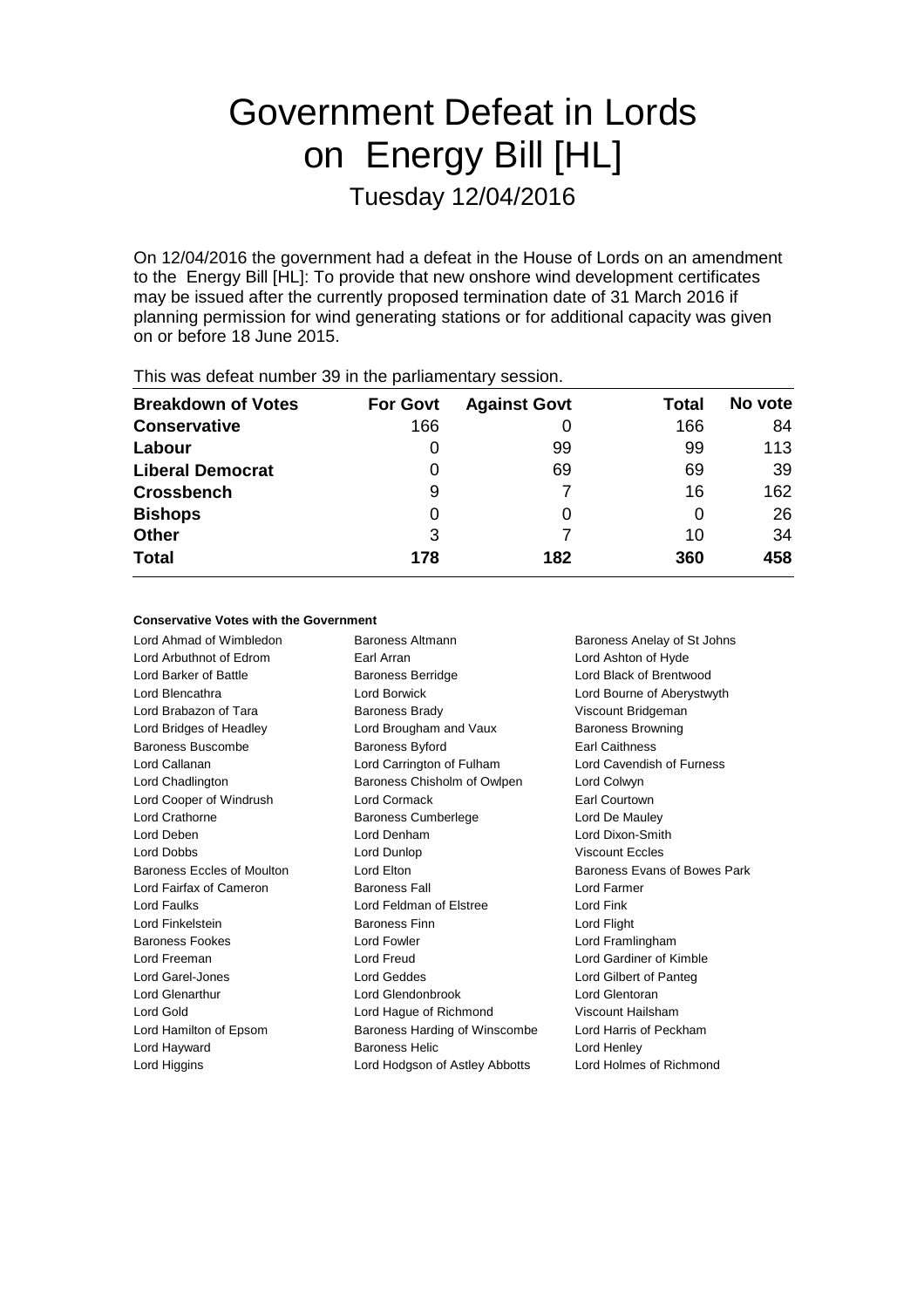Earl Howe Lord Hunt of Wirral Lord Inglewood Lord James of Blackheath Baroness Jenkin of Kennington Lord Jopling Lord Keen of Elie **Lord King of Bridgwater** Lord Kirkham Lord Lamont of Lerwick Lord Lansley Lord Lawson of Blaby Lord Leigh of Hurley Lord Lexden Lord Lingfield Lord Livingston of Parkhead Lord Lupton Lord Lyell Lord MacGregor of Pulham Market Lord Mackay of Clashfern Lord Magan of Castletown Lord Mancroft Lord Marland Lord Marlesford Lord Maude of Horsham Baroness Mobarik Duke of Montrose Baroness Morris of Bolton Lord Moynihan Lord Nash Baroness Neville-Jones **Baroness Neville-Rolfe** Baroness Newlove Lord Northbrook Lord Norton of Louth Lord O'Shaughnessy Baroness O'Cathain **Baroness Perry of Southwark** Baroness Pidding Lord Polak Lord Popat Lord Porter of Spalding Lord Price **Lord Prior of Brampton** Baroness Redfern Lord Renfrew of Kaimsthorn Viscount Ridley Lord Risby Lord Robathan **Baroness Rock** Lord Rotherwick Lord Sanderson of Bowden Lord Sassoon Baroness Scott of Bybrook Baroness Seccombe **Earl Selborne** Earl Selborne Lord Selkirk of Douglas Lord Selsdon **Baroness Shackleton of Belgravia** Lord Sheikh Baroness Shephard of Northwold Lord Sherbourne of Didsbury Baroness Shields Lord Shinkwin Earl Shrewsbury Lord Skelmersdale Lord Smith of Hindhead Baroness Stedman-Scott Baroness Stowell of Beeston Baroness Stroud Lord Suri Lord Taylor of Holbeach Lord True Lord Tugendhat Viscount Ullswater Baroness Verma Lord Wakeham Baroness Warsi Lord Wasserman **Lord Wei** Duke of Wellington Baroness Wheatcroft Lord Whitby Baroness Wilcox Lord Willetts Baroness Williams of Trafford Lord Young of Cookham Viscount Younger of Leckie

Earl Home **Baroness Hooper Baroness Hooper Lord Horam** 

### **Conservative Votes against the Government**

#### **Labour Votes with the Government**

## **Labour Votes against the Government**

Lord Berkeley Baroness Blackstone Baroness Blood Lord Boateng Lord Brennan Lord Brooke of Alverthorpe Lord Brookman Lord Campbell-Savours Lord Cashman Viscount Chandos **Lord Collins of Highbury** Baroness Corston Baroness Crawley Lord Davies of Abersoch Lord Desai Baroness Donaghy Baroness Drake Lord Dubs Lord Elder **Baroness Farrington of Ribbleton** Lord Faulkner of Worcester Lord Foulkes of Cumnock **Baroness Gale** Baroness Golding Baroness Golding Lord Gordon of Strathblane Baroness Gould of Potternewton Lord Grantchester Lord Griffiths of Burry Port Lord Hain Viscount Hanworth Lord Harris of Haringey Lord Harrison Lord Hart of Chilton Lord Haworth **Baroness Hayter of Kentish Town** Baroness Healy of Primrose Hill Lord Hollick **Lord Howarth of Newport** Baroness Howells of St Davids Lord Howie of Troon Lord Hughes of Woodside Lord Hunt of Kings Heath Baroness Jones of Whitchurch Lord Jones Lord Judd Lord Kennedy of Southwark Baroness Kennedy of Cradley Lord Kinnock Baroness Kinnock of Holyhead Lord Kirkhill Lord Knight of Weymouth Lord Layard Lord Lea of Crondall Baroness Liddell of Coatdyke

Baroness Adams of Craigielea Lord Anderson of Swansea Lord Bassam of Brighton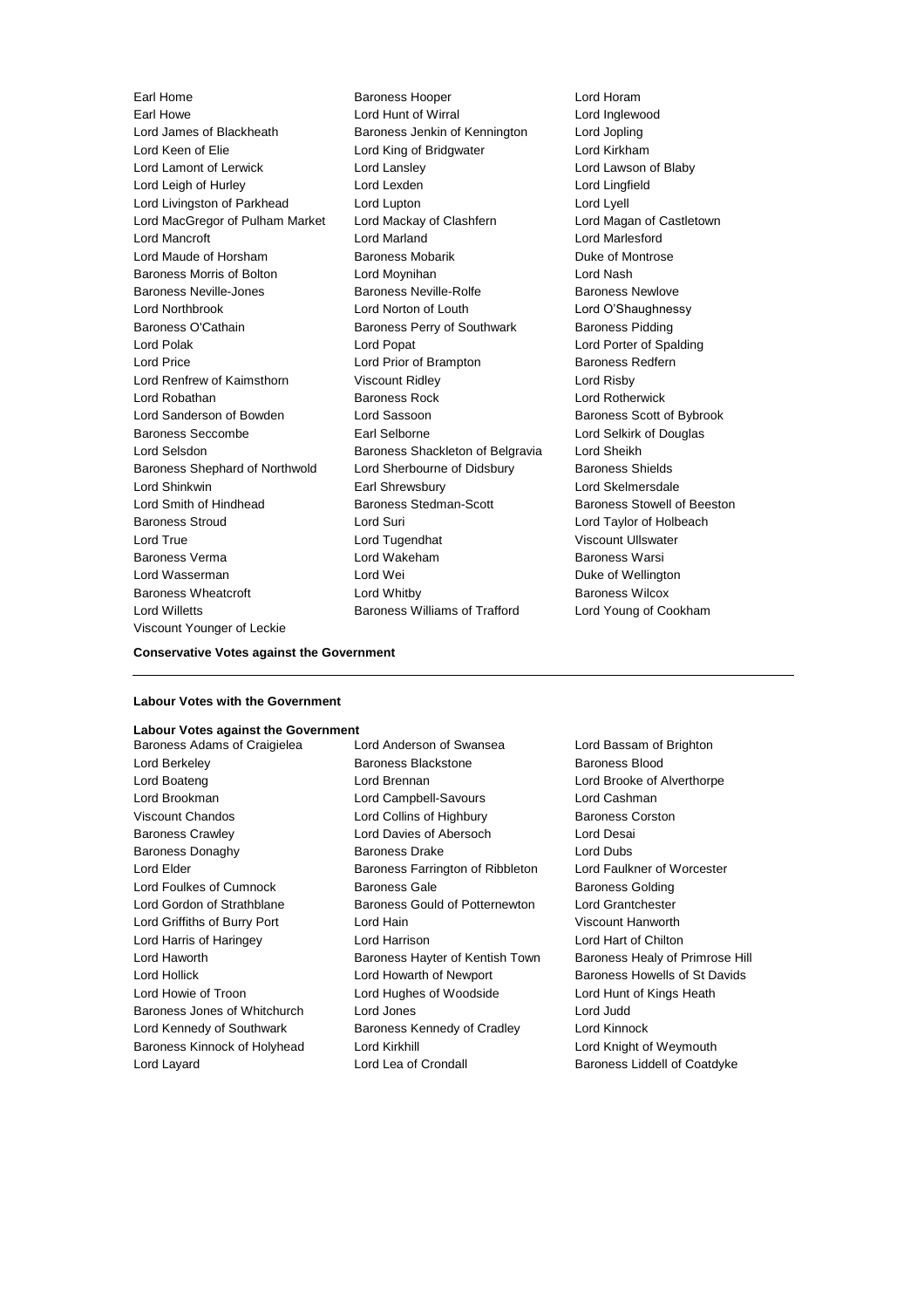| <b>Baroness Lister of Burtersett</b> | Lord Livermore                  | Lord Macdon         |
|--------------------------------------|---------------------------------|---------------------|
| Lord MacKenzie of Culkein            | Baroness Massey of Darwen       | Lord Maxton         |
| Lord McAvoy                          | Lord McFall of Alcluith         | <b>Baroness Mo</b>  |
| Lord Mendelsohn                      | Lord Moonie                     | <b>Baroness Mo</b>  |
| Lord Murphy of Torfaen               | <b>Baroness Nye</b>             | Lord O'Neill o      |
| Lord Patel of Bradford               | Lord Pendry                     | <b>Baroness Pit</b> |
| Lord Prescott                        | Baroness Primarolo              | Baroness Pro        |
| Lord Reid of Cardowan                | Lord Sawyer                     | <b>Baroness Sh</b>  |
| Viscount Simon                       | Lord Smith of Leigh             | <b>Baroness Sn</b>  |
| Lord Snape                           | Lord Soley                      | <b>Baroness Sy</b>  |
| Lord Temple-Morris                   | <b>Baroness Thornton</b>        | Lord Touhig         |
| Lord Tunnicliffe                     | Baroness Warwick of Undercliffe | Lord Watson         |
| Lord Watts                           | <b>Baroness Wheeler</b>         | Lord Whitty         |
| Lord Winston                         | Baroness Worthington            | Lord Young o        |
|                                      |                                 |                     |

### lacdonald of Tradeston<br>laxton ess McIntosh of Hudnall ess Morris of Yardley VNeill of Clackmannan ess Pitkeathley ess Prosser ess Sherlock ess Smith of Basildon ess Symons of Vernham Dean /atson of Invergowrie oung of Norwood Green

#### **Liberal Democrat Votes with the Government**

| Liberal Democrat Votes against the Government |                                        |                                |
|-----------------------------------------------|----------------------------------------|--------------------------------|
| Lord Addington                                | Lord Alderdice<br>Lord Allan of Hallam |                                |
| Baroness Bakewell of Hardington<br>Mandeville | <b>Baroness Barker</b>                 | Baroness Benjamin              |
| Baroness Bonham-Carter of Yarnbury            | Baroness Bowles of Berkhamsted         | <b>Baroness Brinton</b>        |
| Lord Bruce of Bennachie                       | Lord Burnett                           | Baroness Burt of Solihull      |
| Lord Campbell of Pittenweem                   | Lord Chidgey                           | <b>Lord Cotter</b>             |
| Lord Dholakia                                 | <b>Baroness Doocey</b>                 | Baroness Falkner of Margravine |
| Baroness Featherstone                         | Lord Fox                               | Lord German                    |
| Lord Goddard of Stockport                     | <b>Baroness Grender</b>                | Baroness Hamwee                |
| Baroness Harris of Richmond                   | Baroness Hussein-Ece                   | <b>Baroness Jolly</b>          |
| Lord Jones of Cheltenham                      | Baroness Kramer                        | Lord Lester of Herne Hill      |
| Baroness Ludford                              | Baroness Maddock                       | Baroness Manzoor               |
| Lord Marks of Henley-on-Thames                | Lord McNally                           | Lord Newby                     |
| Baroness Nicholson of Winterbourne            | <b>Baroness Northover</b>              | <b>Lord Oates</b>              |
| Lord Paddick                                  | Lord Palmer of Childs Hill             | <b>Baroness Parminter</b>      |
| Baroness Randerson                            | Lord Razzall                           | Lord Redesdale                 |
| Lord Rodgers of Quarry Bank                   | Baroness Scott of Needham Market       | Lord Scriven                   |
| Lord Sharkey                                  | Baroness Sharp of Guildford            | Baroness Sheehan               |
| Lord Shipley                                  | Lord Shutt of Greetland                | Baroness Smith of Newnham      |
| Lord Steel of Aikwood                         | Lord Stephen                           | Lord Stoneham of Droxford      |
| Lord Strasburger                              | <b>Lord Stunell</b>                    | Lord Taverne                   |
| Lord Teverson                                 | Lord Thomas of Gresford                | Baroness Thomas of Winchester  |
| Lord Tope                                     | Lord Tyler                             | Baroness Tyler of Enfield      |
| Lord Wallace of Saltaire                      | Lord Wallace of Tankerness             | <b>Baroness Walmsley</b>       |

#### **Crossbench Votes with the Government**

| Lord Aberdare                                  | Lord Bew                | Lord Bichard             |  |
|------------------------------------------------|-------------------------|--------------------------|--|
| Viscount Craigavon                             | Lord Greenway           | Lord Kakkar              |  |
| Lord Patel                                     | Duke of Somerset        | Lord Walpole             |  |
| <b>Crossbench Votes against the Government</b> |                         |                          |  |
| Lord Adebowale                                 | Lord Alton of Liverpool | Earl Clancarty           |  |
| Lord Eames                                     | Lord Kerslake           | Baroness Masham of Ilton |  |
| <b>Baroness Meacher</b>                        |                         |                          |  |

#### **Bishop Votes with the Government**

**Bishop Votes against the Government**